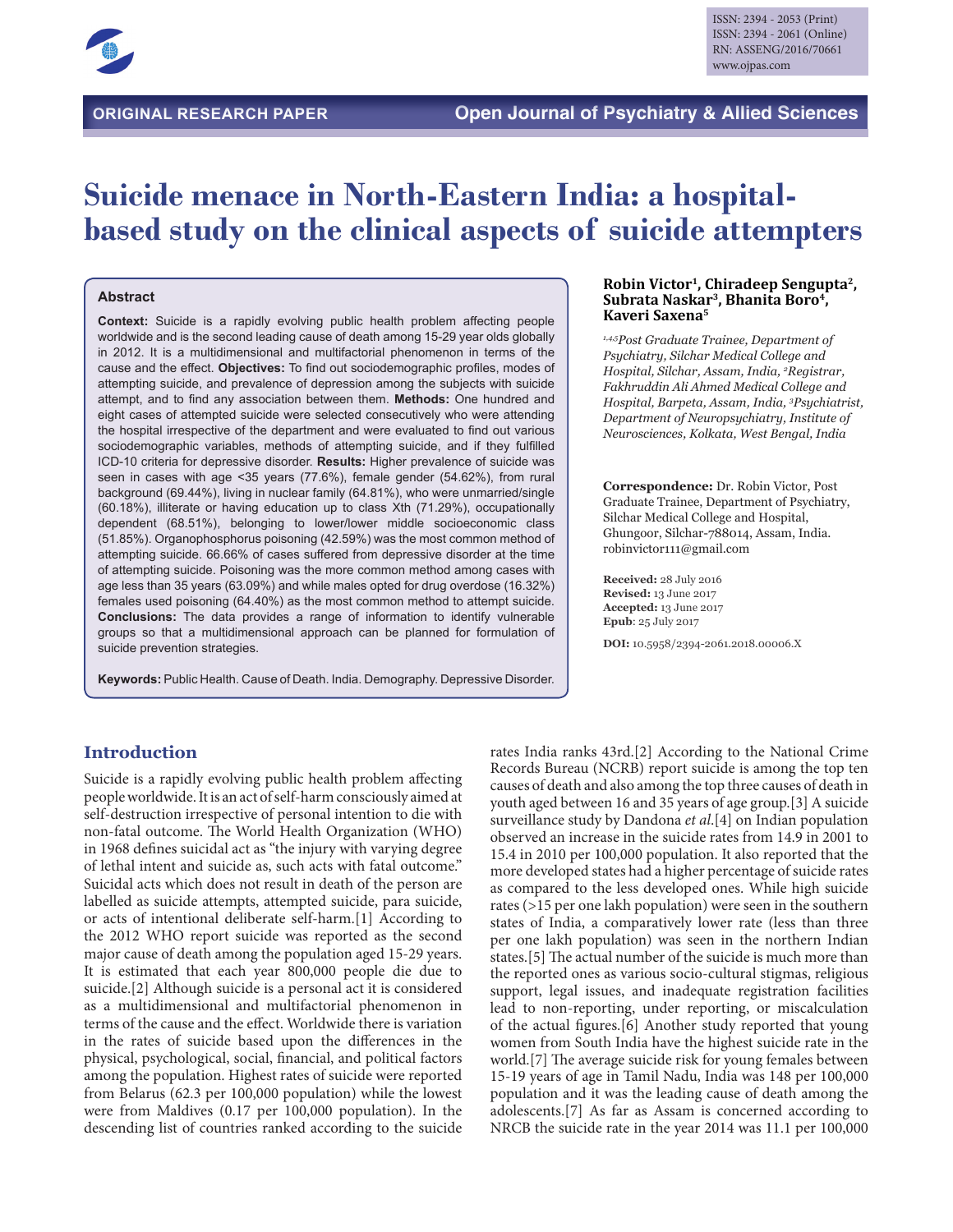population.[3] Out of the various factors proposed as the aetiological factors for suicide, psychiatric disorders occupy a prime position. Up to 90% of those who attempt/commit suicide are suffering from a mental disorder,[8] among which depressive disorder has been reported as the most common diagnosis.[9] In North-Eastern part of India, a limited number of studies are there regarding this topic hence we have designed this hospital-based cross-sectional study to find out sociodemographic profiles, modes of attempting suicide, and prevalence of depression among the subjects with suicide attempt presenting at a tertiary care centre. Our aim also was to find any association, if there is any, between the important sociodemographic and clinical variables and the presence of depression in the study subjects.

# **Subjects and methods**

This study was conducted in Silchar Medical College and Hospital (SMCH), Assam which is a tertiary care hospital after taking proper approval of the institutional ethics committee. Main catchment area of this hospital is the whole Barak Valley of southern Assam, India, which comprises of the districts of Cachar, Karimganj, and Hailakandi along with the neighbouring states like Manipur, Mizoram, and Tripura.

A case of attempted suicide was defined as "A person who has made deliberate act of self-harm consciously aimed at self-destruction irrespective of his/her intention to die, with non-fatal outcome."[10]

All the subjects attending the hospital irrespective of the department, during the study period of one year, i.e. from 1 April 2015 to 31 March 2016, between the age of 15 and 64 years (as they were the minimum and maximum age of the cases) with suicidal attempt were included in the study. We excluded the subjects who were not medically stable or were uncooperative.

Tools used in the study are:

# **Sociodemographic proforma**

A standard proforma describing sociodemographic variables was designed and standardised in the Department of Psychiatry, SMCH. The sociodemographic proforma gave information about age, gender, religion, marital status, family type, domicile, education of patient, occupation, and socioeconomic status. It also had column indicating the method of attempting suicide (poisoning, hanging, drug overdose, burning, or physical injury).

## **ICD-10**

Depressive disorder was diagnosed using the tenth revision of the International Statistical Classification of Diseases and Related Health Problems (ICD-10) criteria).[11]

At first written informed consent from all patients/ guardians was taken after explaining them the purpose and procedure of the study. Then all the cases who were selected consecutively for study, were interviewed in detail using the above mentioned tools without any set limit. Interview pattern was flexible to elicit maximum data. For all cases privacy of interview and confidentiality was strictly maintained.

After data collection and tabulation, statistical analysis was done by GraphPad Prism for Windows version 6.01[12] and Statistical Package for the Social Sciences (SPSS v22) (SPSS Inc., Chicago, USA). Chi-square test was applied to find out p-value and statistical significance wherever necessary. Significance was determined at p<0.05.

## **Results**

A total of 108 patients who attempted suicide were taken serially for this hospital-based cross-sectional study. Detailed clinical and mental state examination was done in each case. The sociodemographic distribution of the cases is given in Table 1. The study subjects were of age group 15-64 with the mean age 26.23±10.40 years. Out of the 108 patients who were included in the study, we found that majority belonged to age group of 15-24 years (59.25%) and least number of patients were from age range 55-64 years (2.77%). While looking across the gender it was seen that suicidal attempt was slightly more among females (54.62%) as compared to the males (45.37%). Most of the patients were Hindus (53.70%) and from a rural background (69.44%). Majority of the patients under study were from nuclear family (64.81%). Looking at marital status we found that majority of the cases were single (60.18%). 29.62% had attained primary level education followed by 25.92% cases who had studied between Vth to Xth standard. Occupation wise most of the cases who attempted suicide were unemployed (27.77%). It was also seen that most cases were from lower middle socioeconomic status (36.11%). Table 2 shows the various modes of attempted suicide, where we found that majority of cases had ingested an organophosphorus compound (42.59%), followed by hanging (16.66%), drug overdose (12.96%), consuming phenyl (12.03%), setting oneself on fire (4.62%), wrist slitting (3.70%), consuming kerosene (2.77%) or corrosive (2.77%) with only one case (0.92%) of consuming oleander and one case of mixed physical injury (0.92%).

Among the total sample of 108 patients, 72 cases, i.e. 66.66% fulfilled the ICD-10 criteria for depressive disorder as shown in Figure 1. The comparison and statistical association of the sociodemographic variables of the patients committing suicide with the mode of committing suicide is shown in Table 3. For application of statistics we combined the methods of attempting suicide into five main categories namely poisoning (organophosphorus, phenyl, corrosive, kerosene,



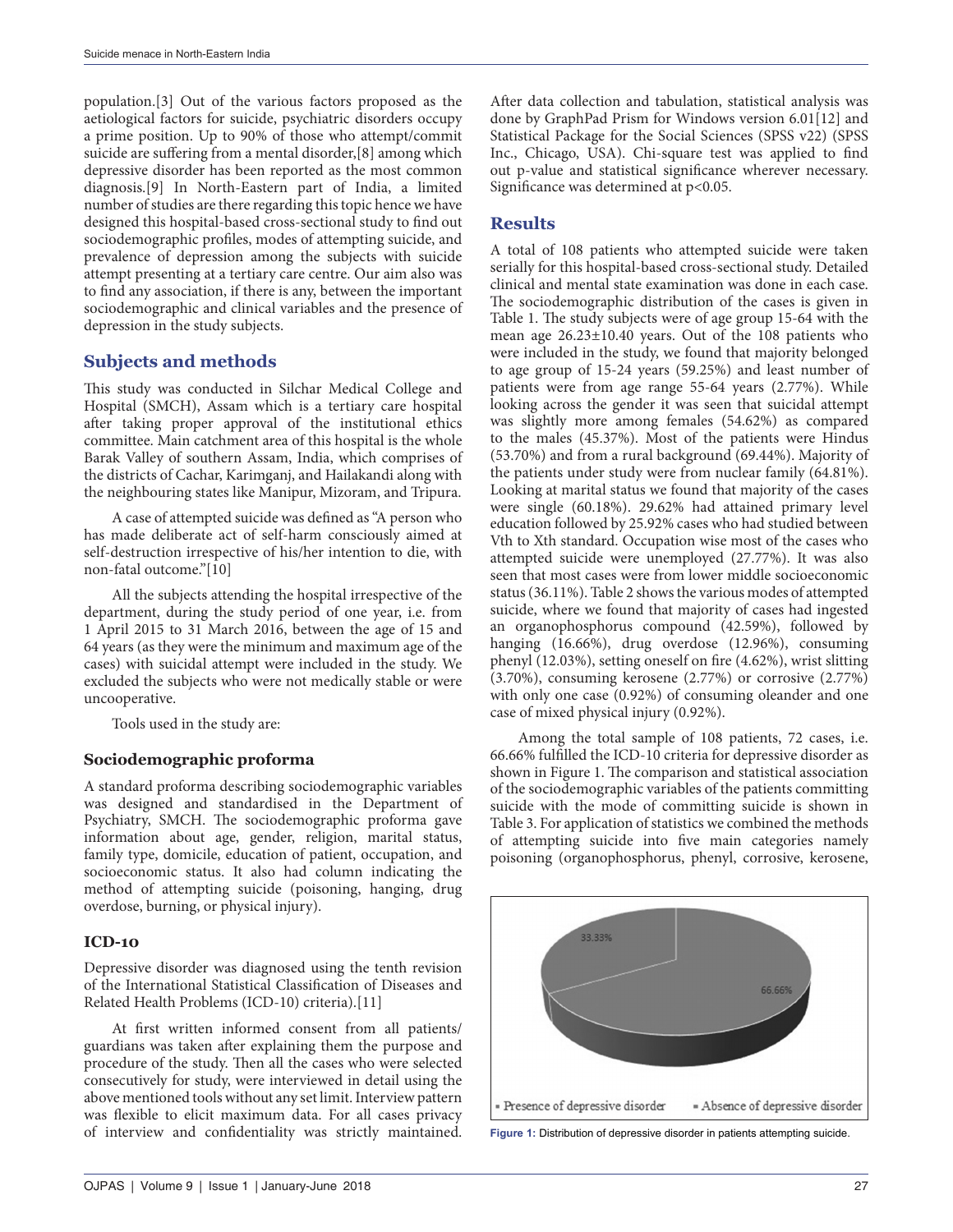|  | <b>Table 1:</b> Sociodemographic variables of the suicide attempters |  |  |
|--|----------------------------------------------------------------------|--|--|

| <b>Variables</b>       | No. of subjects (n=108) (%) |
|------------------------|-----------------------------|
| Age group (in years)   |                             |
| 15-24                  | 64 (59.25)                  |
| 25-34                  | 20 (18.51)                  |
| 35-44                  | 15 (13.88)                  |
| 45-54                  | 6(5.55)                     |
| 55-64                  | 3(2.77)                     |
| Gender                 |                             |
| Male                   | 49 (45.37)                  |
| Female                 | 59 (54.62)                  |
| Religion               |                             |
| Hindu                  | 58 (53.70)                  |
| Muslim                 | 47 (43.51)                  |
| Domicile               |                             |
| Rural                  | 75 (69.44)                  |
| Urban                  | 33 (30.55)                  |
| Family type            |                             |
| Joint                  | 25 (23.14)                  |
| <b>Nuclear</b>         | 70 (64.81)                  |
| Extended               | 13 (12.03)                  |
| Marital status         |                             |
| Single                 | 65 (60.18)                  |
| Married                | 37 (34.25)                  |
| Widow/widower/divorced | 6(5.55)                     |
| Education              |                             |
| <b>Illiterate</b>      | 17 (15.74)                  |
| Primary                | 32 (29.62)                  |
| V-Xth                  | 28 (25.92)                  |
| XI-XIIth               | 16 (14.81)                  |
| Graduate               | 14 (12.96)                  |
| Postgraduate           | 1(0.92)                     |
| Occupation             |                             |
| Unemployed             | 30 (27.77)                  |
| Farmer                 | 3(2.77)                     |
| Daily wager            | 9(8.33)                     |
| Housewife              | 23 (21.29)                  |
| Student                | 21 (19.44)                  |
| Private sector         | 8(7.41)                     |
| Business/self-employed | 11 (10.18)                  |
| Govt. job              | 3(2.77)                     |
| Socioeconomic status   |                             |
| Lower                  | 17 (15.74)                  |
| Lower middle           | 39 (36.11)                  |
| Middle                 | 19 (17.59)                  |
| Upper middle           | 17 (15.74)                  |
| Higher                 | 16 (14.81)                  |
|                        |                             |

| งนมเงเง                |                        |
|------------------------|------------------------|
| <b>Mode of attempt</b> | Total no. of cases (%) |
| Organophosphorus       | 46 (42.59)             |
| Corrosive              | 3(2.77)                |
| Phenyl                 | 13 (12.03)             |
| Drug overdose          | 14 (12.96)             |
| Hanging                | 18 (16.66)             |
| <b>Burning</b>         | 5(4.62)                |
| Wrist slitting         | 4(3.70)                |
| Kerosene               | 3(2.77)                |
| Oleander               | 1(0.92)                |
| Mixed physical injury  | 1(0.92)                |
| Total                  | 108 (100)              |

**Table 2:** Various modes of suicide attempt among the study subjects

and oleander), hanging, burning, drug overdose, and physical injury (wrist slitting and mixed physical injury). We found that poisoning (63.09%) and drug overdose (14.2%) were the main modes of suicide attempt in subjects aged <35 years while hanging was the higher (29.16%) in those >35 years of age. Burning and suicide attempt by physical injury were almost equally distributed among both the age groups. However, these findings were not statistically significant (p=0.451). Gender wise males had a higher incidence of suicide attempts by drug overdose (16.32%) and physical injury (8.16%) while poisoning (64.40%), hanging (18.64%), and suicide attempt by burning (5.08%) were more prevalent among the females. We did not find any statistical significance among this association (p=0.434). Looking into domicile we found that poisoning was more prevalent in cases from rural areas (66.66%) as compared to those from urban areas (48.48%) while cases from urban background had higher incidence of hanging (18.18%), drug overdose (18.18%), and physical injury (12.12%). Cases from joint/extended families mainly used hanging (21.05%) and drug overdose (18.18%) as mode of attempting suicide while cases from nuclear families opted for poisoning (65.71%) as the main mode of suicide. Suicide attempt by physical injury and burning was almost equally distributed among both the family types. We observed that cases who were married attempted suicide mainly by hanging (27.02%), physical injury (5.41%), and burning (8.11%) as compared to the other group (unmarried/divorced/widow/ widower) which used mainly poisoning (66.19%) and drug overdose 15.49%) to commit suicide. These findings were statistically significant (p=0.0035). Education wise we found that cases with education up to class Xth (illiterate/primary/ class Vth-Xth) mainly used poisoning (63.63%), hanging (18.18%), and burning (5.19%) as the main mode of suicide while those with education above class Xth (class XIth-XIIth/ graduate/postgraduate) mainly opted for drug overdose (16.12%) and physical injury (12.90%) as most common means of attempting suicide. However, these findings were not statistically significant (p=0.107). In occupation we observed that hanging (18.91%) and drug overdose (13.51%) were more prevalent in the dependent group (unemployed/housewife/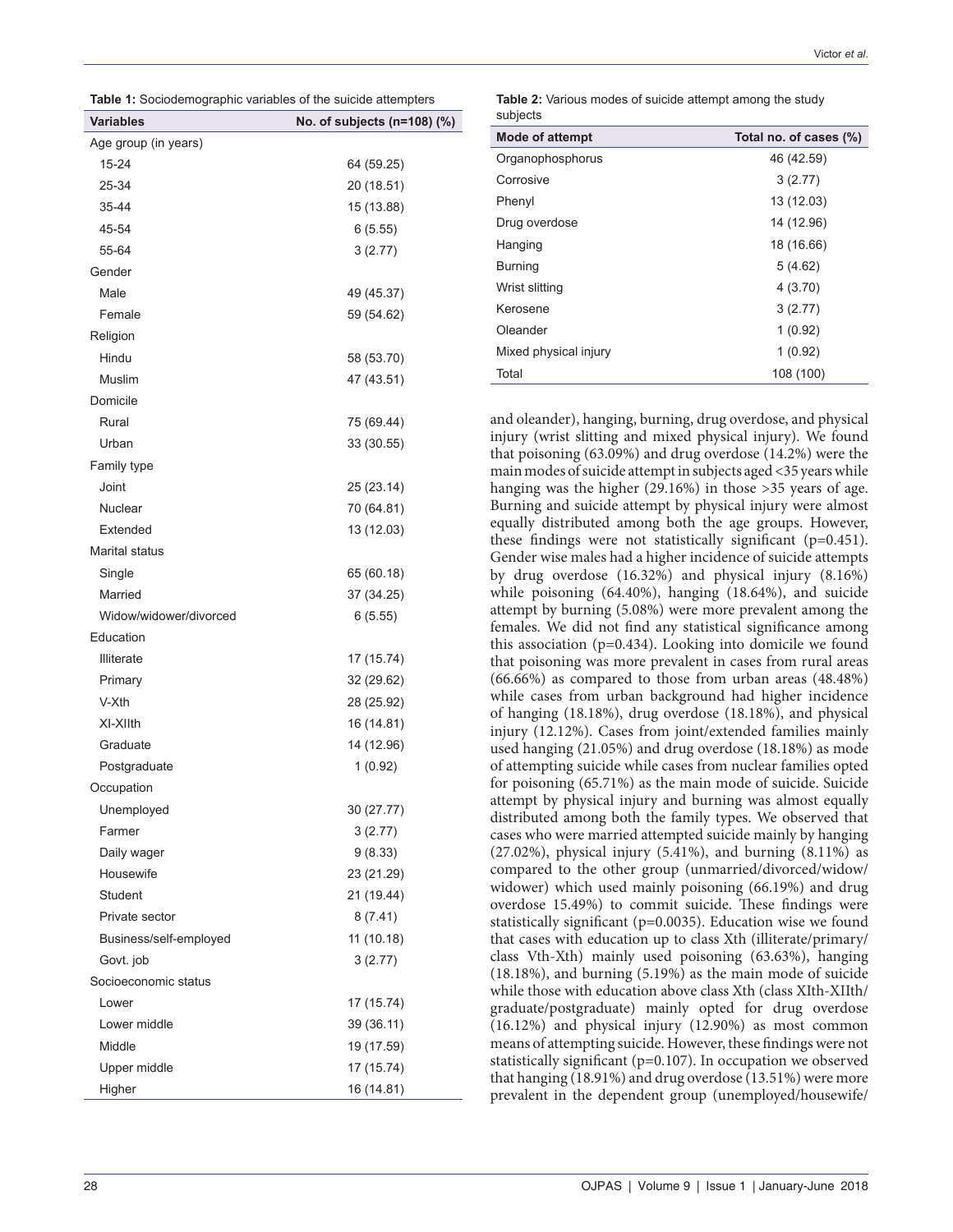| <b>Variables</b>                   | Poisoning (%) Hanging (%) |            | <b>Drug</b><br>overdose (%) | <b>Physical</b><br>injury $(\%)$ | Burning (%) Total (%) p-value |          |       | $X^2$ , df | p-value<br>significance  |
|------------------------------------|---------------------------|------------|-----------------------------|----------------------------------|-------------------------------|----------|-------|------------|--------------------------|
| Age (in years)                     |                           |            |                             |                                  |                               |          |       |            |                          |
| $35$                               | 53 (63.09)                | 11 (13.09) | 12(14.2)                    | 4(4.7)                           | 4(4.75)                       | 84 (100) | 0.451 |            | 3.675, 4 Non-significant |
| >35                                | 13 (54.16)                | 7(29.16)   | 2(8.33)                     | 1(4.16)                          | 1(4.16)                       | 24 (100) |       |            |                          |
| Gender                             |                           |            |                             |                                  |                               |          |       |            |                          |
| Male                               | 28 (57.14)                | 7(14.28)   | 8 (16.32)                   | 4(8.16)                          | 2(4.08)                       | 49 (100) | 0.434 |            | 3.796, 4 Non-significant |
| Female                             | 38 (64.40)                | 11 (18.64) | 6(10.16)                    | 1(1.69)                          | 3(5.08)                       | 59 (100) |       |            |                          |
| Domicile                           |                           |            |                             |                                  |                               |          |       |            |                          |
| Rural                              | 50 (66.66)                | 12(16)     | 8(10.66)                    | 1(1.33)                          | 4(5.33)                       | 75 (100) | 0.080 |            | 8.327, 4 Non-significant |
| Urban                              | 16 (48.48)                | 6(18.18)   | 6(18.18)                    | 4(12.12)                         | 1(3.03)                       | 33 (100) |       |            |                          |
| Type of family                     |                           |            |                             |                                  |                               |          |       |            |                          |
| Joint/extended                     | 20 (52.63)                | 8(21.05)   | 6(15.78)                    | 29 (5.26)                        | 2(5.26)                       | 38 (100) | 0.767 |            | 1.829, 4 Non-significant |
| Nuclear                            | 46 (65.71)                | 10 (14.28) | 8(11.42)                    | 3(4.28)                          | 3(4.28)                       | 70 (100) |       |            |                          |
| <b>Marital status</b>              |                           |            |                             |                                  |                               |          |       |            |                          |
| Married                            | 19 (51.35)                | 10 (27.02) | 3(8.11)                     | 2(5.41)                          | 3(8.11)                       | 37 (100) | 0.003 |            | 15.68, 4 Significant     |
| <b>Others</b>                      | 47 (66.19)                | 2(2.81)    | 11 (15.49)                  | 3(4.22)                          | 2(2.81)                       | 71 (100) |       |            |                          |
| <b>Education status</b>            |                           |            |                             |                                  |                               |          |       |            |                          |
| Up to class Xth                    | 49 (63.63)                | 14 (18.18) | 9(11.68)                    | 1(1.29)                          | 4(5.19)                       | 77 (100) | 0.107 |            | 7.600, 4 Non-significant |
| Above class Xth                    | 17 (54.83)                | 4(12.90)   | 5(16.12)                    | 4 (12.90)                        | 1(3.22)                       | 31 (100) |       |            |                          |
| Occupation                         |                           |            |                             |                                  |                               |          |       |            |                          |
| Dependent                          | 44 (59.45)                | 14 (18.91) | 10 (13.51)                  | 3(4.05)                          | 3(4.05)                       | 74 (100) | 0.876 |            | 1.212, 4 Non-significant |
| Earning members                    | 22 (64.70)                | 4 (11.76)  | 4(11.76)                    | 2(5.88)                          | 2(5.88)                       | 34 (100) |       |            |                          |
| Socioeconomic<br>status            |                           |            |                             |                                  |                               |          |       |            |                          |
| Lower/lower<br>middle class        | 35(62.5)                  | 11 (19.64) | 6(10.71)                    | 0                                | 4(7.14)                       | 56 (100) | 0.088 |            | 8.080, 4 Non-significant |
| Middle/upper<br>middle/upper class | 31 (59.61)                | 7(13.46)   | 8 (15.38)                   | 5(9.61)                          | 1(1.92)                       | 52 (100) |       |            |                          |

**Table 3:** Comparison and statistical association of the sociodemographic variables of the patients attempting suicide with the type of suicide attempt

students) while poisoning (64.70%), physical injury (5.88%), and burning (5.88%) was common among the earning members. In socioeconomic status we found that cases from lower/lower middle class mainly used poisoning (62.5%), hanging (19.64%), and burning (7.14%) as the common modes of suicide while among the cases from middle/upper middle/upper class, drug overdose (15.38%) and attempt by physical injury (9.61%) were more common. We did not find any statistically significant association (p=0.088) between these findings.

## **Discussion**

In this hospital-based cross-sectional study we included 108 attempted suicide patients serially and while looking into the various sociodemographic variables we found that the majority of the subjects belonged to age group of 15-24 years (59.25%), followed by the age group of 25-34 years (18.51%). Sharma[13] in Shimla found similar results where 53.4% cases were in the age group of 15-24 years. Khan *et al*.[14] in Secunderabad reported findings of higher prevalence of suicide among the age group of 20-24 years. Narang *et al*.[15] in Ludhiana found the mean age to be  $25.11\pm8.17$  years among the attempters. Chavan *et al*.[16] in Chandigarh and Sarkar *et al*.[17] in Pune found that the peak age for suicide attempt ranges from 21-30 years. A study done in Edmonton by Bland *et al*.[18] found maximum suicide cases among the age range of 25-29 years. Thus most of the patients were from late adolescence and early adulthood group. As these age group individuals are exposed to more psychosocial stress in the educational field, occupational stresses as well as inter-familial stresses, they become more vulnerable for suicidal behaviour. Moreover, familial demands in this age group is more due to poor socioeconomic status prevailing in this region. All this adds up to the stress leading to higher suicide attempts in this age group. While looking into the gender, suicidal attempt was slightly more among females (54.62%) as compared to the males (45.37%). Similar findings were reported by various other national and international studies. Sharma *et al*.[13] found higher prevalence of suicide in females (53.4%). Studies by Srivastava *et al*.[10] in Pondicherry and Suresh Kumar[1] in Kerela found similar results. Beautrais *et al*.[19] in New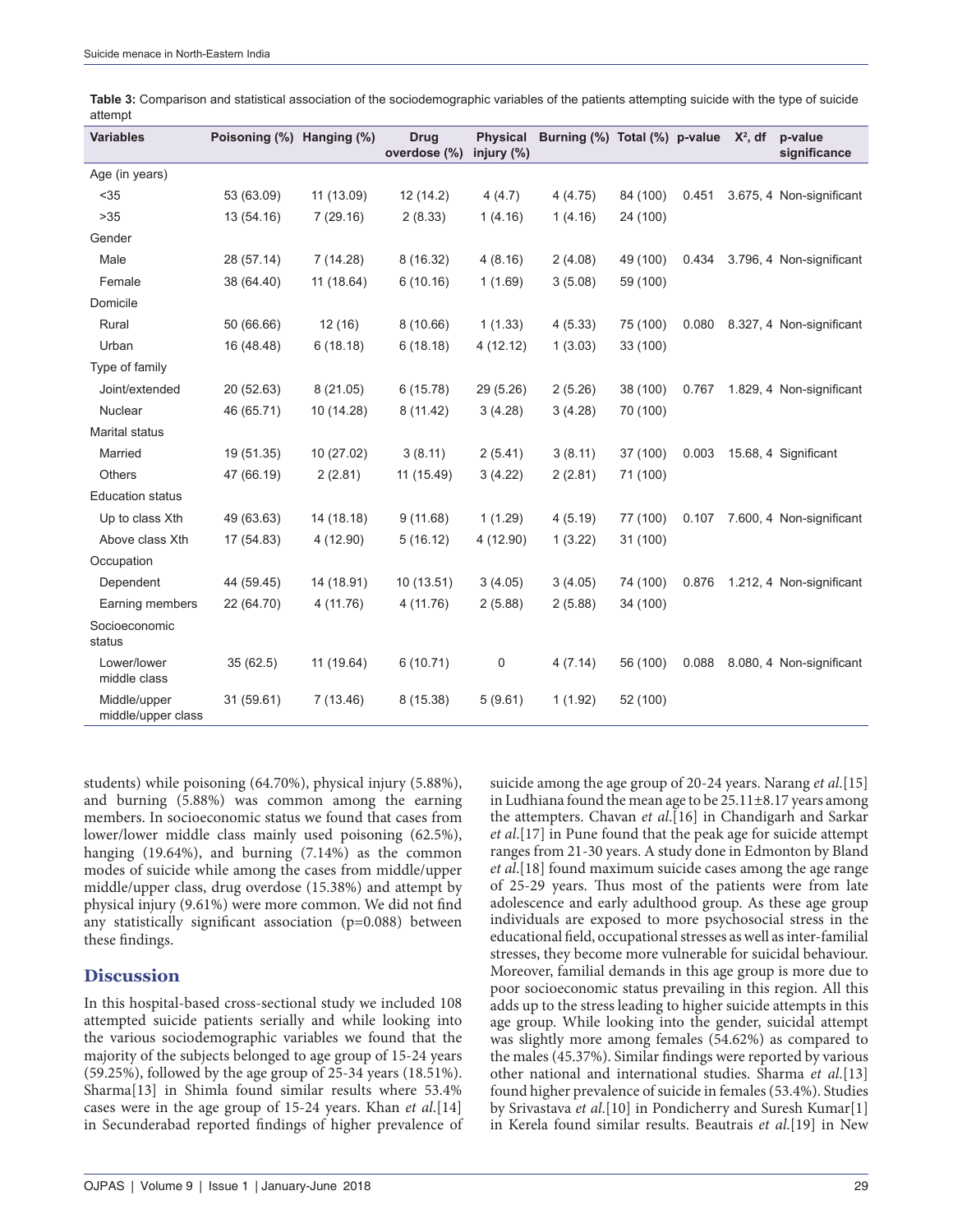Zealand also showed female predominance (54.3%) among the attempters. Females play the role of daughter, sister, wife, and mother, and as such has to handle a lot of stresses in rearing their children and hence can be the reason behind their increased suicidality. Most of the patients were Hindus (53.70%) followed by Muslims (43.51%). In our study we found that 69.44% patients came from rural background and 30.55% from urban background. Sharma *et al*.[13] found most of the attempted suicides were from rural areas (68%). Kar[20] found similar results in his study where 72.4% of the victims were found to be belonging to rural areas. We found that most of the patients who attempted suicide were from nuclear families (64.81%) followed by joint families (23.14%). Srivastava *et al*.[10] found maximum suicidal attempts in the nuclear families (76.6%). Srivastava and Kumar[21] in Varanasi also found similar results. Thus the findings clearly indicate the importance of emotional support that one gets from joint or extended families in preventing suicide. The lack of this emotional support in nuclear families may be the reason which predisposes an individual to a state of despair and finally to choose suicide. Our study demonstrated among the suicide attempters 65.73% patients were unmarried/widow/widower/divorced while 34.25% were married. Chavan *et al*.[16] reported 57.4% unmarried subjects attempted suicide while Khan *et al*.[14] found 52% of the suicide attempters were unmarried. Similarly, Cheng *et al*.[22] also showed unmarried to have increased risk of suicidal attempts (49.6%). Various factors such as social and financial insecurity, and lack of emotional support which is more among the unmarried may lead to a higher suicidal risk among this group. Regarding the education 29.62% patients had attained primary level education, 25.92% had studied between Vth to Xth standard while 15.74% were illiterate. Overall 55% of the attempters had education below matriculation in the study. Similar results were depicted in a number of studies. A study by Ashish Srivastava[23] in Goa showed 48% patients attempting suicide had attained primary education, 30% up to secondary level while 22% of the victims to be illiterate. Probably the higher educated group has better coping skills, and good social and financial resources which aid in prevention of depression and suicide. In occupation most of the patients were unemployed (27.77%), followed by homemakers (21.29%) and students (19.4%). Chavan *et al*.[16] in their study found that majority of the subjects attempting suicide were unemployed (55.4%). Ashish Srivastava[23] and Srivastava *et al*.[10] found similar high prevalence of suicide among the unemployed subjects. Sharma[13] in his study found 32% of suicide attempts among housewives followed by students (28%). Hence it is evident that most of the cases of suicide are from the dependent class of population (unemployed/housewives/students). Maximum of our cases belonged to lower middle socioeconomic status (36.11%), followed by middle (17.59%) and almost equal number of cases from lower (15.74%), upper middle (15.74%), and higher (14.81%) socioeconomic status. Combining lower and lower middle class together 52% of the cases were from lower socioeconomic status. Chavan *et al*.[16] found that 50.4% cases were from low income group, 24.7% were from lower middle income group, and 21.7% of the subjects were from the middle income group. Beautrais *et al*.[19] also found that in lower socioeconomic background people have higher risk of

suicidal attempt. Narang *et al*.[15] also found similar results. As the cases from the marginalised section of the society are exposed to more physical, psychological, and social stressors with limited resources to deal with them hence they might be more vulnerable to suicide.

In our study poisoning was the predominant mode of suicide attempt (61.11%). Among the poisoning cases (n=66), organophosphorus happens to be the most prominent one (69.69%) followed by phenyl poisoning (19.69). Probably in the agriculture-based rural society, easy availability and accessibility of organophosphorus pesticide is the main reason of this finding. Many other studies have reported findings similar to ours. Gajalakshmi and Peto[24] in Tamil Nadu also found poisoning to be the commonest method employed for suicide followed by hanging. Narang *et al*.[15] in their study found a very high percentage of attempt of suicide by poisoning (91%). Sharma[13] also reported organophosphorus compound as the commonest mode of attempt of suicide (74.7%). Other studies reporting similar findings were Zhang *et al*.,[25] and Kumar and Chandrasekaran.[26]

We found 66.66% of the suicide attempters to be suffering from depressive disorder. Various studies have demonstrated the significant link between suicide and presence of depression. Srivastava[23] in his study reported that 54% of the cases committing suicide suffered from depression while another study by Latha *et al*.[27] reported 64% of the suicide attempters to be suffering from various forms of depression. Other studies done outside India reported 70-89% of the subjects committing suicide to be suffering from some form of depression.[28-30] Our findings are almost similar to various national and international studies.

Kanchan and Menezes[31] stated that the method of committing suicide not only depends upon the availability and accessibility of the method but also on the various cultural, religious, and social issues. We observed that among males the preferred mode of suicide was drug overdose (16.32%) and physical injury (8.16%) while females opted for poisoning (64.40%) and hanging (18.64%). Also poisoning (63.09%) and drug overdose (14.2%) were the main modes of suicide attempt in subjects aged <35 years. Schrijvers *et al*.[32] and Värnik *et al*.[33] found similar higher incidence of poisoning among the female gender. However, in contrast to our study, they found hanging to be more common in men. A study by Kanchan *et al*.[34] found hanging as the preferred mode of suicide among the younger females as compared to men. Details of the other associations between the sociodemographic variables and method of hanging are given in Table 3.

Thus cases with age <35 years, female gender, Hindu religion, from rural background, living in nuclear family, who were unmarried/single, illiterate, having education up to class Xth, occupationally dependent group (unemployed/ housewives/students), belonging to lower/lower middle socioeconomic class were found to be more prone to attempt suicide in our study. Organophosphorus poisoning was the most common method of attempting suicide followed by hanging. 66.66% of our cases suffered from depressive disorder at the time of attempting suicide. Poisoning was the more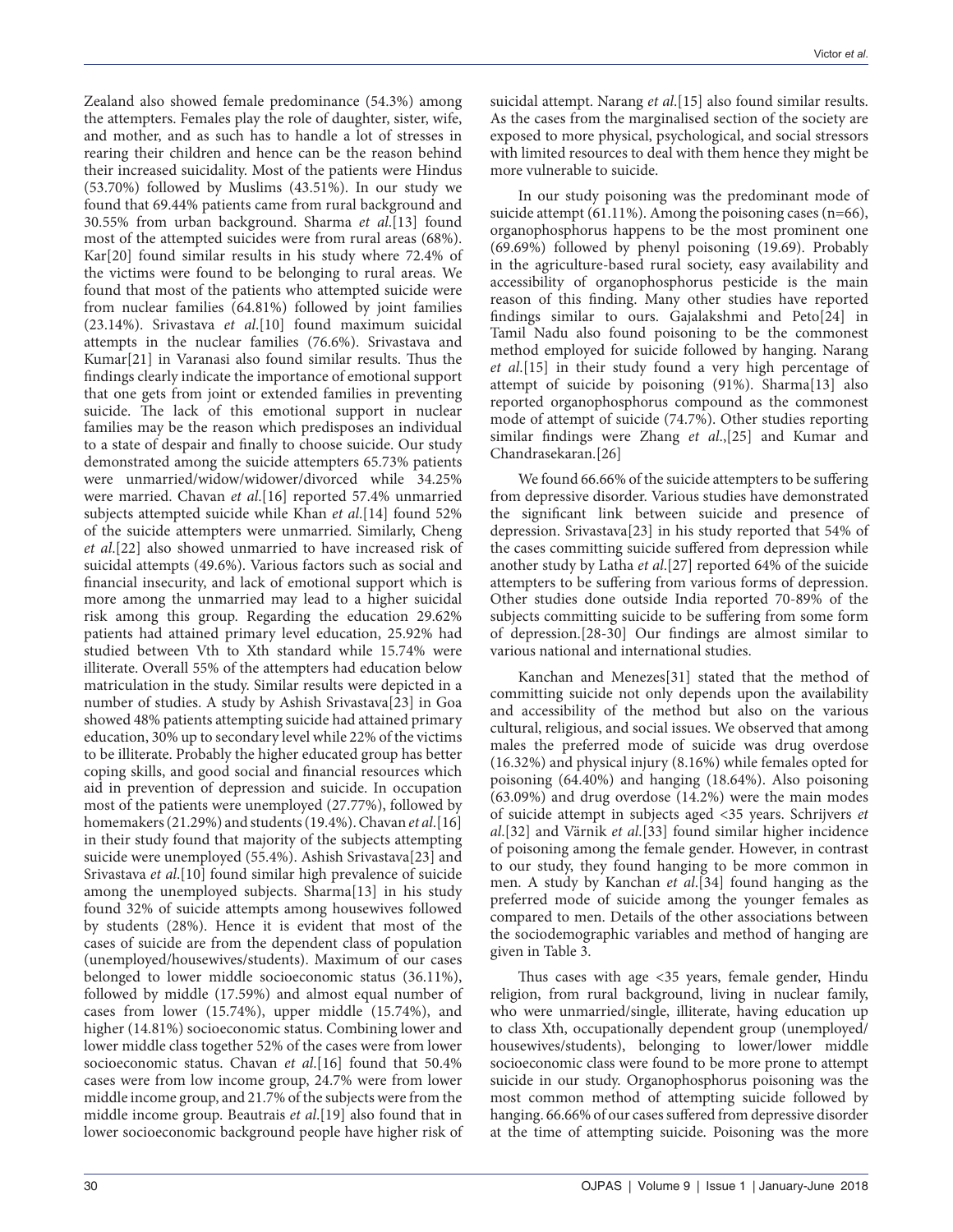common method among cases with age less than 35 years. While males opted for drug overdose, females used poisoning as the most common method to commit suicide. Poisoning was the common method among cases from rural background or belonging to nuclear families. Married cases attempted suicide mainly by hanging, physical injury, and burning. Hanging and suicide attempt by drug overdose was more common in occupationally dependent cases, and cases from lower/lower middle socioeconomic status mainly preferred poisoning and hanging as the common method of suicide.

### **Conclusion**

From our study we observed that suicide attempts were predominant in the cases belonging to the marginalised section of the society exposed to various psychosocial stressors. Comorbid depressive disorder was high among the cases attempting suicide and the method of suicide varied among the cases according to differences in sociocultural, religious, financial, and other social issues. Our findings were almost similar to most of the national and international studies. Thus all these associations should be kept in mind and a multidimensional approach should be planned for formulation of suicide prevention strategies.

However, this study has few limitations. As this is a tertiary care medical centre-based study, it may not reflect actual pattern of sociodemographic and clinical variables of suicide attempters as well the method of suicide prevalent in the community. The number of study subjects taken were less and no control group was taken. Also apart from depressive disorder we did not look for presence of any other psychiatric morbidities among the cases. Hence, more number of prospective studies involving larger number of cases need to be conducted specially in the North-Eastern part of India, where such studies are still lacking.

### **Key messages**

Despite an increase in awareness and knowledge about suicide, its causes and its prevention, people often do not seek help due to various psychosocial reasons associated with it. We tried to identify the population most vulnerable to suicide and we found that it comprises mainly of marginalised and discriminated section of society. This study can serve as guide so that governments can take appropriate steps on basis of their resources for suicide prevention.

#### **References**

- 1. Suresh Kumar PN. An analysis of suicide attempters versus completers in kerala. Indian J Psychiatry. 2004;46:144-9.
- 2. World Health Organization. Mental health: suicide data [Internet]. 2017 [cited 2017 May 22]. Available from: http://www.who.int/ mental\_health/prevention/suicide/suicideprevent/en.
- 3. Ministry of Home Affairs, Government of India. National Crime Records Bureau [Internet]. 2017 [cited 2017 Jun 12]. Available from: http://ncrb.gov.in.
- Dandona R, Bertozzi-Villa A, Kumar GA, Dandona L. Lessons from a decade of suicide surveillance in India: who, why and how? Int J Epidemiol. 2016. pii: dyw113. [Epub ahead of print].
- 5. Vijaykumar L. Suicide and its prevention: The urgent need in India. Indian J Psychiatry. 2007;49:81-4.
- 6. Vijayakumar L, Nagaraj K, Pirkis J, Whiteford H. Suicide in developing countries (1): frequency, distribution, and association

with socioeconomic indicators. Crisis. 2005;26:104-11.

- 7. Aaron R, Joseph A, Abraham S, Muliyil J, George K, Prasad J, *et al*. Suicides in young people in rural southern India. Lancet. 2004;363:1117-8.
- 8. Vijayakumar L, John S, Pirkis J, Whiteford H. Suicide in developing countries (2): risk factors. Crisis. 2005;26:112-9.
- 9. Bhatia MS, Aggarwal NK, Aggarwal BB. Psychosocial profile of suicide ideators, attempters and completers in India. Int J Soc Psychiatry. 2000;46:155-63.
- 10. Srivastava MK, Sahoo RN, Ghotekar LH, Dutta S, Danabalan M, Dutta TK, *et al*. Risk factors associated with attempted suicide: a case control study. Indian J Psychiatry. 2004;46:33-8.
- 11. World Health Organization. The ICD-10 classification of mental and behavioural disorders: clinical descriptions and diagnostic guidelines. Geneva: World Health Organization; 1992.
- 12. GraphPad Software [Internet]. 2017 [cited 2017 Jun 12]. Available from: http://www.graphpad.com.
- 13. Sharma RC. Attempted suicide in Himachal Pradesh. Indian J Psychiatry. 1998;40:50-4.
- 14. Khan FA, Anand B, Devi MG, Murthy KK. Psychological autopsy of suicide-a cross-sectional study. Indian J Psychiatry. 2005;47:73-8.
- 15. Narang RL, Mishra BP, Nitesh M. Attempted suicide in Ludhiana. Indian J Psychiatry. 2000;42:83-7.
- 16. Chavan BS, Singh GP, Kaur J, Kochar R. Psychological autopsy of 101 suicide cases from northwest region of India. Indian J Psychiatry. 2008;50:34-8.
- 17. Sarkar P, Sattar FA, Gode N, Basannar DR. Failed suicide and deliberate self-harm: a need for specific nomenclature. Indian J Psychiatry. 2006;48:78-83.
- 18. Bland RC, Newman SC, Dyck RJ. The epidemiology of parasuicide in Edmonton. Can J Psychiatry. 1994;39:391-6.
- 19. Beautrais AL, Joyce PR, Mulder RT. Youth suicide attempts: a social and demographic profile. Aust N Z J Psychiatry. 1998;32:349-57.
- 20. Kar N. Profile of risk factors associated with suicide attempts: a study from Orissa, India. Indian J Psychiatry. 2010;52:48-56.
- 21. Srivastava AS, Kumar R. Suicidal ideation and attempts in patients with major depression: sociodemographic and clinical variables. Indian J Psychiatry. 2005;47:225-8.
- 22. Cheng AT, Chen TH, Chen CC, Jenkins R. Psychosocial and psychiatric risk factors for suicide. Case-control psychological autopsy study. Br J Psychiatry. 2000;177:360-5.
- 23. Srivastava A. Psychological attributes and socio-demographic profile of hundred completed suicide victims in the state of Goa, India. Indian J Psychiatry. 2013;55:268-72.
- 24. Gajalakshmi V, Peto R. Suicide rates in rural Tamil Nadu, South India: verbal autopsy of 39 000 deaths in 1997-98. Int J Epidemiol. 2007;36:203-7.
- 25. Zhang J, Conwell Y, Zhou L, Jiang C. Culture, risk factors and suicide in rural China: a psychological autopsy case control study. Acta Psychiatr Scand. 2004;110:430-7.
- 26. Kumar CT, Chandrasekaran R. A study of psychosocial and clinical factors associated with adolescent suicide attempts. Indian J Psychiatry. 2000;42:237-42.
- 27. Latha KS, Bhat SM, D'Souza P. Suicide attempters in a general hospital unit in India: their socio-demographic and clinical profile--emphasis on cross-cultural aspects. Acta Psychiatr Scand. 1996;94:26-30.
- 28. Balázs J, Benazzi F, Rihmer Z, Rihmer A, Akiskal KK, Akiskal HS. The close link between suicide attempts and mixed (bipolar) depression: implications for suicide prevention. J Affect Disord. 2006;91:133-8.
- 29. Isometsä ET, Henriksson MM, Aro HM, Lönnqvist JK. Suicide in bipolar disorder in Finland. Am J Psychiatry. 1994;151:1020-4.
- 30. Rouillon F, Serrurier D, Miller HD, Gerard MJ. Prophylactic efficacy of maprotiline on unipolar depression relapse. J Clin Psychiatry. 1991;52:423-31.
- 31. Kanchan T, Menezes RG. Suicidal hanging in Manipal, South India - victim profile and gender differences. J Forensic Leg Med. 2008;15:493-6.
- 32. Schrijvers DL, Bollen J, Sabbe BG. The gender paradox in suicidal behavior and its impact on the suicidal process. J Affect Disord. 2012;138:19-26.
- 33. Värnik A, Kõlves K, van der Feltz-Cornelis CM, Marusic A,